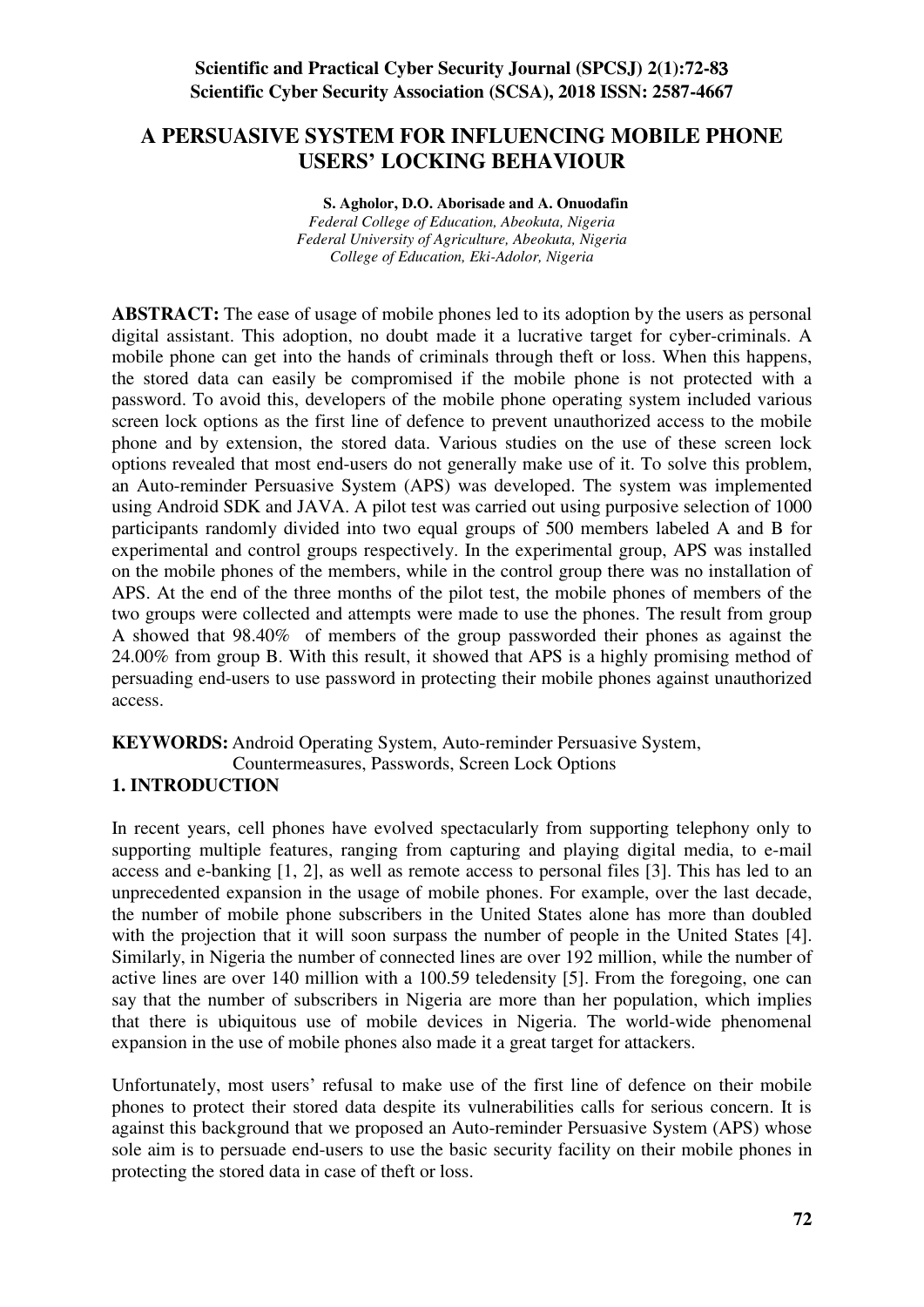In this work, smartphones, all handheld phones and the traditional multifunctional mobile phones mean the same and are collectively referred to as mobile phone(s) or mobile device(s) or simply called device(s) or phone(s). They are used interchangeably.

The rest of the paper is organized as follows. Literature review was treated in Section 2 in which threats to the use of mobile phones and the countermeasures being put in place against these threats were discussed. It also highlighted why end-users choose convenience to security. The proposed system to overcome the issues raised in Section 2 was discussed in Section 3, while implementation and evaluation were handled in Section 4. Finally, recommendation and conclusion were discussed in Section 5.

### **2. LITERATURE REVIEW**

The unique property and usage pattern of a mobile device subject it to threats that are often higher than those of personal computers.

First, mobile devices allow storage and retrieval of many types of sensitive data and services, including personal photos, email, text messages, GPS traces, social media feeds, bank accounts, and corporate infrastructure [6]. Always-on with smooth access to services made it easy for attackers to leverage on one account to gain access to another. For example, an attacker that gained physical possession of a mobile device can request a password re-set for one service, which sends a reset message to an email account on that mobile device [6], especially when the mobile device is not passworded.

Second, users carry and use mobile devices everywhere [6]. These small devices can easily be lost, forgotten, or stolen. For instance, in many major USA cities, over 40% of users have either lost their cell phones or have been victims of cell phone theft [7]. According to [8], the number of phones lost in USA have skyrocketed to thirty million. When we talk about the number of mobile phones lost or stolen in Nigeria, there are no relevant statistics to refer to as many victims do not report officially to the appropriate authority. However, [9] in a survey of 500 participants found that 10% of the respondents have experienced a case of mobile phone loss or theft.

According to [10], most data breaches on mobile devices are typically due to basic security failures such as weak or no passwords being in place, failure to encrypt data or falling victims to phishing or other social engineering attacks and yet the survey result of [10] showed that 67% of their respondents do not protect their mobile phones against unauthorized access with password.

Furthermore, industry surveys estimated that between 38% and 70% of smartphone users do not even lock their phones with passwords or PINs [11, 12, 13]. In a related study, a survey of 500 participants by [9] showed that 80% of the respondents do not password their mobile phones. In view of the foregoing findings, one is forced to ask: "why do users prefer insecure access on devices that are very useful and sensitive but prone to theft or loss?" One explanation offered by the users according to [6] is that entering passwords and PINs on virtual keyboards is time consuming, cumbersome, and error-prone. Similarly, [14] finding showed that 55% of their respondents choose convenience over security as their reason for not using the basic security facility provided by their mobile phone manufacturer. Another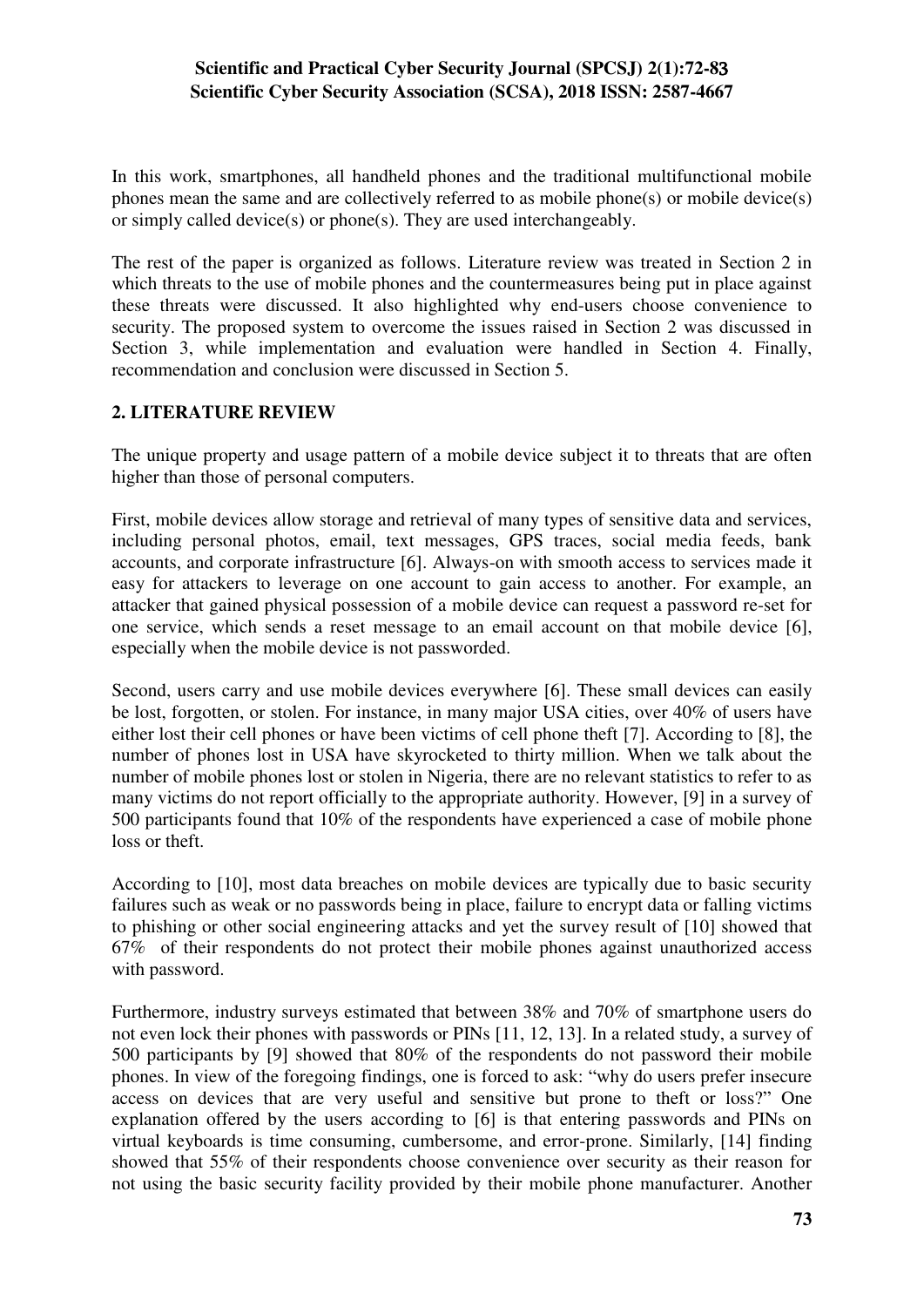explanation according to [6] is that users do not believe that passwords or PINs are needed to prevent unauthorized use of their phone since they are the only one using the phone forgetting that it can be misplaced or lost or stolen. It is therefore necessary to develop a system that will persuade end-users to make use of the basic security facility on their phones. This is the goal of this study.

## **2.1 Review of existing Security Measure for Mobile Phones**

Over the last decade, efforts from industries and research communities have made significant progress in addressing the security of mobile phones [15, 16, 17, 18]. However, much is still needed to be done in addressing the issue of the majority of the end-users' refusal to make use of these security features. These security measures, which should be implemented proactively by mobile phone users are grouped into three categories according to [19]. These categories are briefly discussed in the following sub-sections.

## **2.1.1 Countermeasures against Theft/Loss**

To counter theft/loss, the security countermeasures proposed by [19] are as follows:

(i) Password: Lock your device with a password. This will prevent unauthorized access to the device;

(ii) PIN: Lock your SIM card with a PIN. This serves as a measure to prevent unauthorized use of it;

(iii) If critical information is going to be stored/saved on the mobile phone, data encryption measures are required;

(iv) If your mobile phone has any expanded memory slot, do not carelessly store sensitive data in such memory. Flash memories such as SD card are electronic storage media which are difficult to completely delete data and therefore, the supposedly deleted data might be restored;

(v) For important data, back it up to a different storage and such back up media also require security countermeasures against theft/loss; and

(vi) It is advisable you use a service that can help you lock your phone or delete its data from a remote site. Most existing antivirus software have this facility.

### **2.1.2 Countermeasures against Infection**

Apart from the aforementioned security measures against theft/loss, there are other security measures that should be considered for mobile phones. As stated earlier, users can freely install applications and use them for various purposes. For this reason, like personal computer users, mobile phone users might suffer damages caused by computer viruses or unauthorized access [20]. Furthermore, they might also be guided to an illicit site and fall for the phishing scam or one-click billing fraud. Once infected with a virus, it might allow for unauthorized access through the virus or the personal information stolen through the virus or even reformat the phone storage.

In order for your mobile phone to be self-defended against malware performing illegal operations and/or unauthorized access, it must be able to prevent virus infection without user intervention. Therefore, the following countermeasures against infection are recommended by [19]: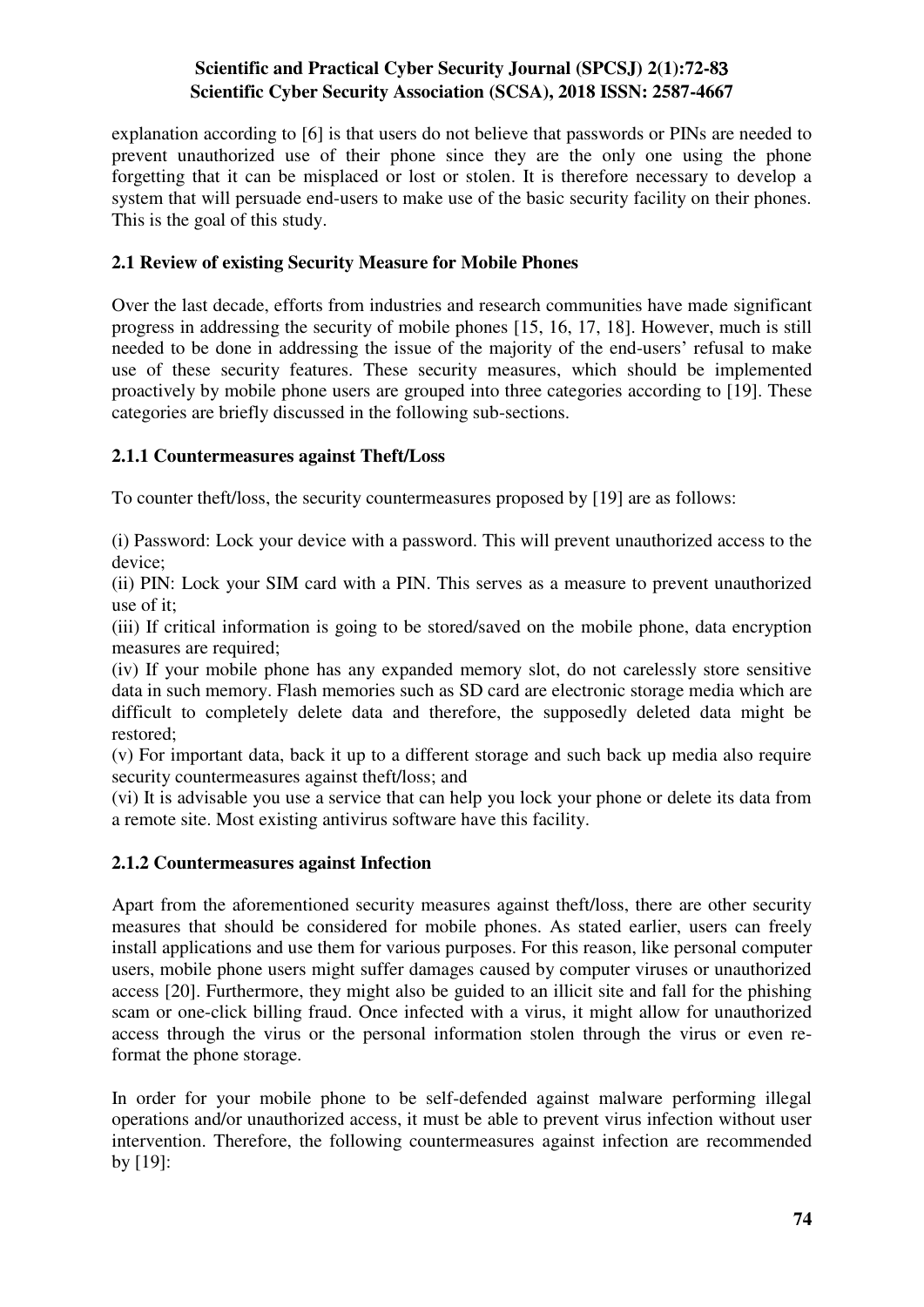(i) Use security software/application (Anti-Virus Software);

(ii) Keep your application up-to-date, that is, enable "Automatic Update". This setting is highly recommended;

(iii) Keep the operating system of your mobile phone up-to-date;

(iv) Install applications from a reliable site;

(v) Disable "Allow Installation of Application from Unknown Sources" if you are using Android Operating System; and

(vi) For Android terminals, confirm the access permissions requested, prior to installing that application.

## **2.1.3 Countermeasures against the Leak of Information**

In addition to the aforementioned security measures against theft/loss and infection, one other security measure that should be considered is countermeasures against information leakage. The measures to prevent information leakage as recommended by [19] are listed below:

(i) Avoid the shared use by multiple users;

(ii) For the communication of critical information, use secured line; and

(iii) If you are going to use mobile phone for your business operations at a company, follow the company established security policy (unauthorized use must be strictly prohibited).

### **2.2 Discussion on the Use of the Security Measures**

From the three broad security countermeasures, one can conclude that the most common basic security approach is the screen lock, which enables a user to prevent unauthorized access to his device. For the purpose of this work, the Android Operating System which provides six types of screen lock options was chosen for case study. The Android Operating System was chosen because it runs on many phones such as LG, Techno, Samsung, Sony, Infinix, Philips, Ericson, Blackberry-manufactured smartphones, etc [21]. Furthermore, Android is the world's most popular smartphone operating system with more than 135 million users worldwide [20]. The six screen lock options are None, Slide, Voice Unlock, Pattern, PIN and Password. They are further explained below.

#### **(a) None**

This means none selection of any other protected means of locking the phone. It is the mobile phone manufacturer's setting. In other words, it is selected for the phone owner by the manufacturer. When this option that has been selected by the manufacturer is allowed to stay by the phone owner, it means that the mobile phone is not locked at all, hence no protection against unauthorized access.

#### **(b) Slide**

This is commonly used in place of PIN and password to prevent the phone from dialing when a button or number is unintentionally pressed. It is not an effective lock of the phone against unauthorized access as the screen will display how you can unlock it.

### **(c) Voice Unlock**

It enables an end-user to use his/her voice in locking the phone. It is sparingly used by endusers for fear of voice variation/imitation. The snapshot is shown in figure 1.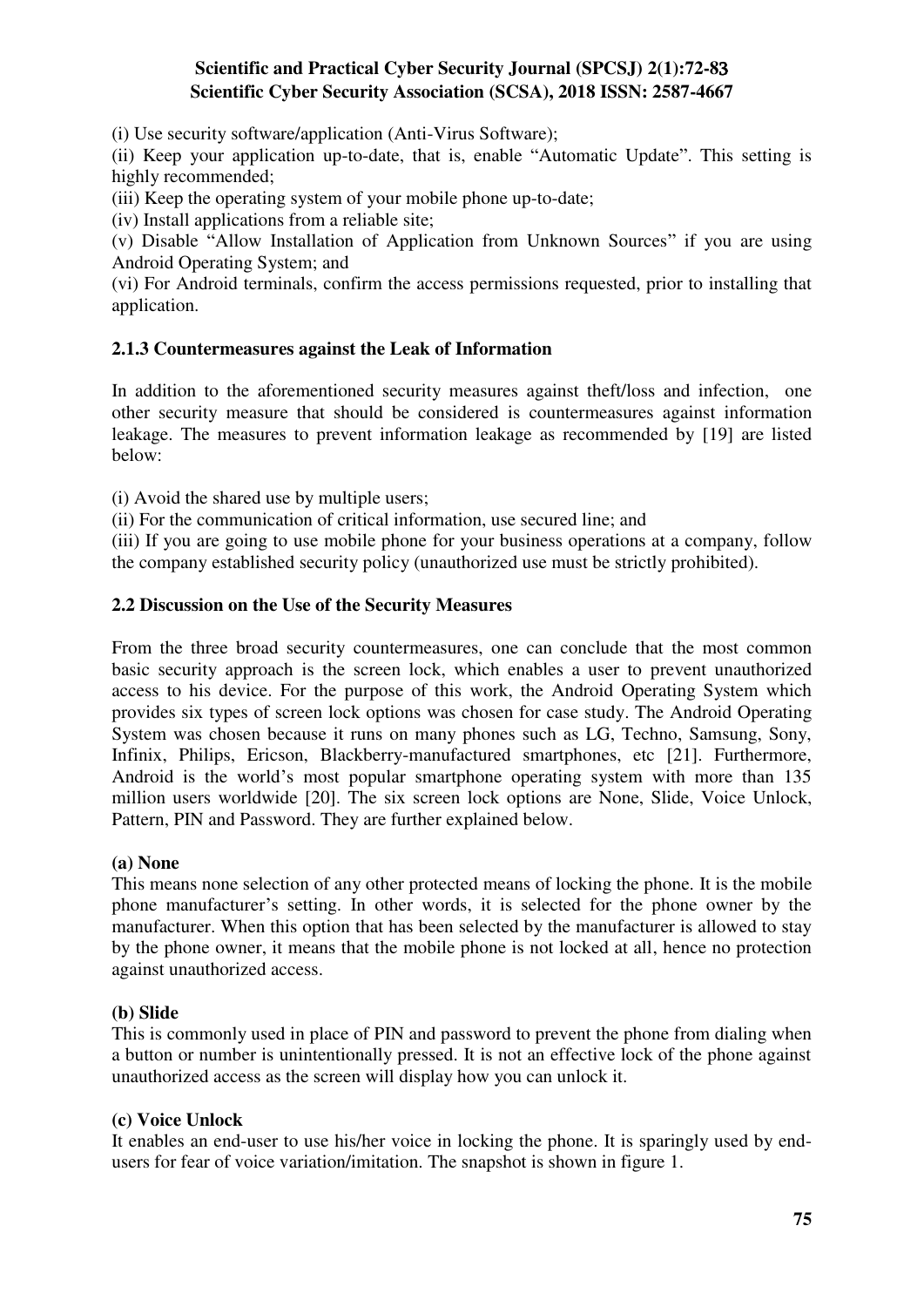

**Figure 1:** Android Screen Lock using Voice Unlock

### **(d) Pattern**

This method allows end-users to create patterns instead of digit- and text-based passwords. Android provides a pattern-based screen locking application that consists of a 3X3 grid of dots. The end-user then connects the dots together in some easily remembered pattern. To unlock the phone, the end-user is presented with the 3X3 grid and is asked to re-enter the pattern before access is granted. The pattern-based method may be easier to input on the small screens of mobile devices and also easier to remember but it has very low entropy which makes cracking it very easy. The snapshot of Pattern lock is shown in figure 2.<br>  $\begin{array}{ccc}\n\downarrow^{\mathbf{P}} & \downarrow^{\mathbf{P}} & \downarrow^{\mathbf{P}}\n\end{array}$ 



**Figure 2:** Android Screen Lock using Pattern

**(e) PIN**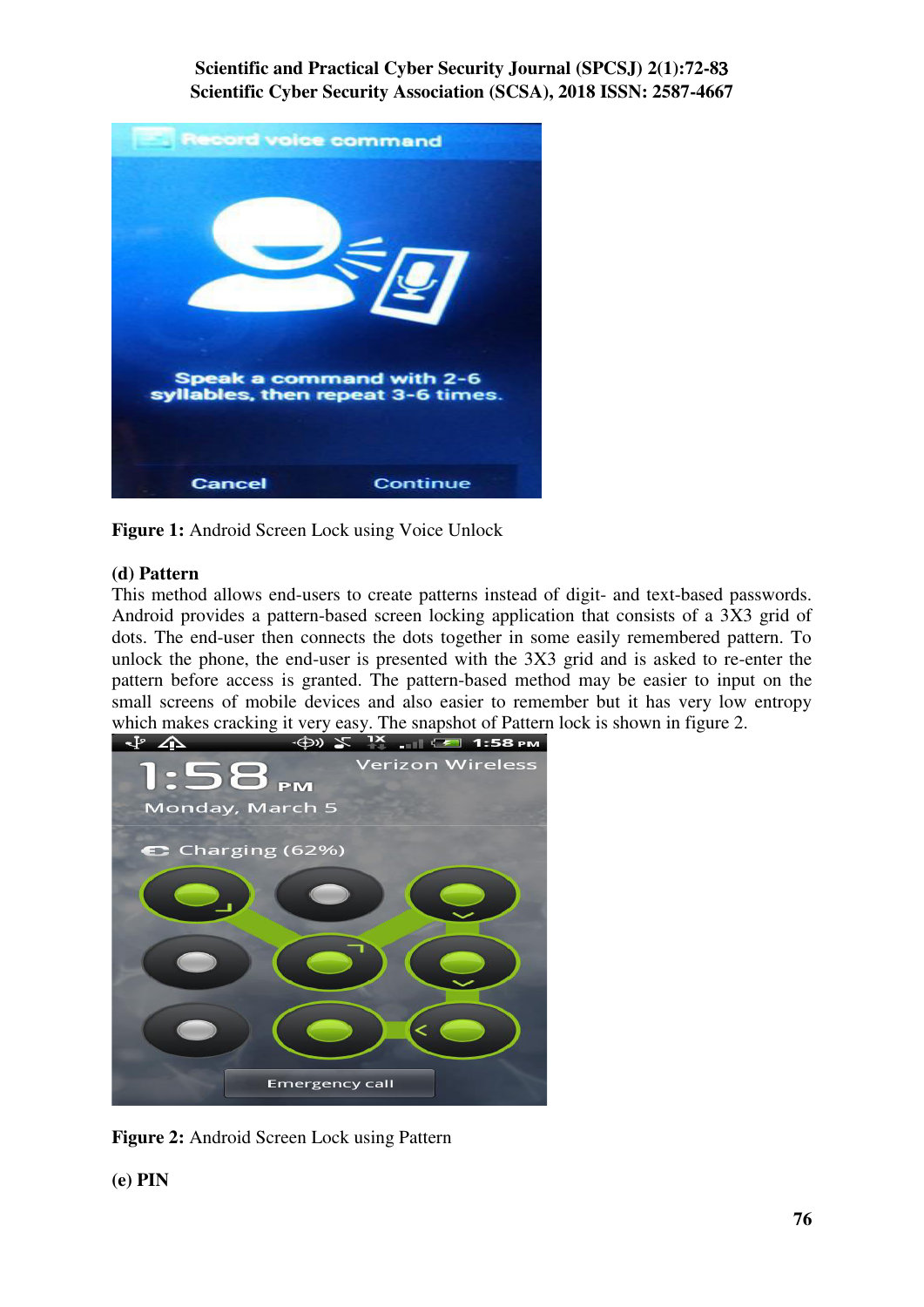This is similar to the Password but makes use of only numeric characters (digits). The enduser is presented with a numeric keyboard, resulting in PIN-like passwords. While PIN codes are more easier to use on mobile phones than passwords, they also offer a smaller key space which makes an offline dictionary attack easier. However, the use of digits are better than nothing. The snapshot of PIN lock is shown in figure 3.

|                             |                        | 8:23 AM 66% 8:23 AM |  |  |
|-----------------------------|------------------------|---------------------|--|--|
| <b>Rest Choose your PIN</b> |                        |                     |  |  |
|                             | <b>Choose your PIN</b> |                     |  |  |
|                             |                        |                     |  |  |
|                             |                        |                     |  |  |
|                             |                        |                     |  |  |
|                             |                        |                     |  |  |
| <b>Cancel</b><br>Continue   |                        |                     |  |  |
|                             | <b>2 ABC</b>           | 3 DEF               |  |  |
| 4 GHI                       | $5 - 3$                | <b>6 MNO</b>        |  |  |
|                             | <b>7 PORS 8 TUV</b>    | <b>9 WXYZ</b>       |  |  |
| $\sim$                      | o                      | Next                |  |  |

**Figure 3:** Android Screen Lock using PIN

### **(f) Password**

This method allows end-users to employ a password similar to that used on a standard computer. The application of passwords may be difficult to use given the small screen and virtual keyboards on the mobile devices but they offer high entropy especially when the enduser makes use of at least eight characters consisting of the uppercase, lowercase, symbols and numeric. The snapshot of Password lock is shown in figure 4.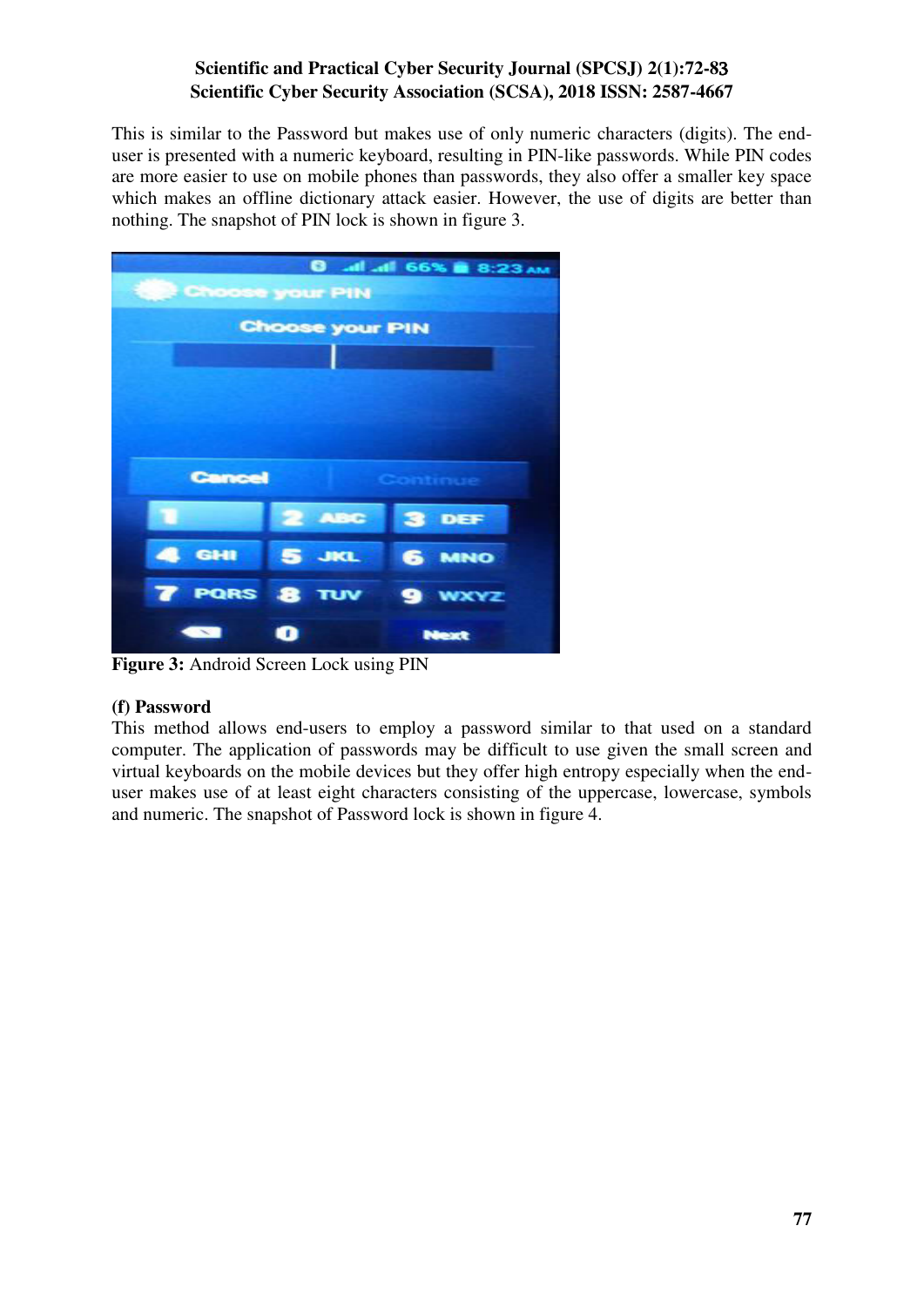

**Figure 4:** Android Screen Lock using Password

In summary, Screen lock is similar to password used to log onto a computer and is based on methods that fit within the different usage patterns of mobile devices. Furthermore, given that passwording a computer to prevent unauthorized access to data and programs is important, keeping a mobile device secured is considerably more important. This is true because mobile devices are gateway to a wealth of end-users' sensitive data stored on it. Thus, end-users need to be persuaded to use the basic security facility provided on their mobile phones through a system that will constantly remind them on the need to password their phones.

## **3. METHODOLOGY**

From the literature, it was found that most end-users do not password their mobile phones, hence the need to persuade them to use the screen lock to prevent unauthorized access to their devices. In this study, we proposed a novel system called Auto-reminder Persuasive System (APS).

### **3.1 The Auto-reminder Persuasive System (APS)**

The Auto-reminder Persuasive System was designed to influence end-users in applying the basic security facilities offered by Android Operating System. The simplified architecture is presented in figure 5.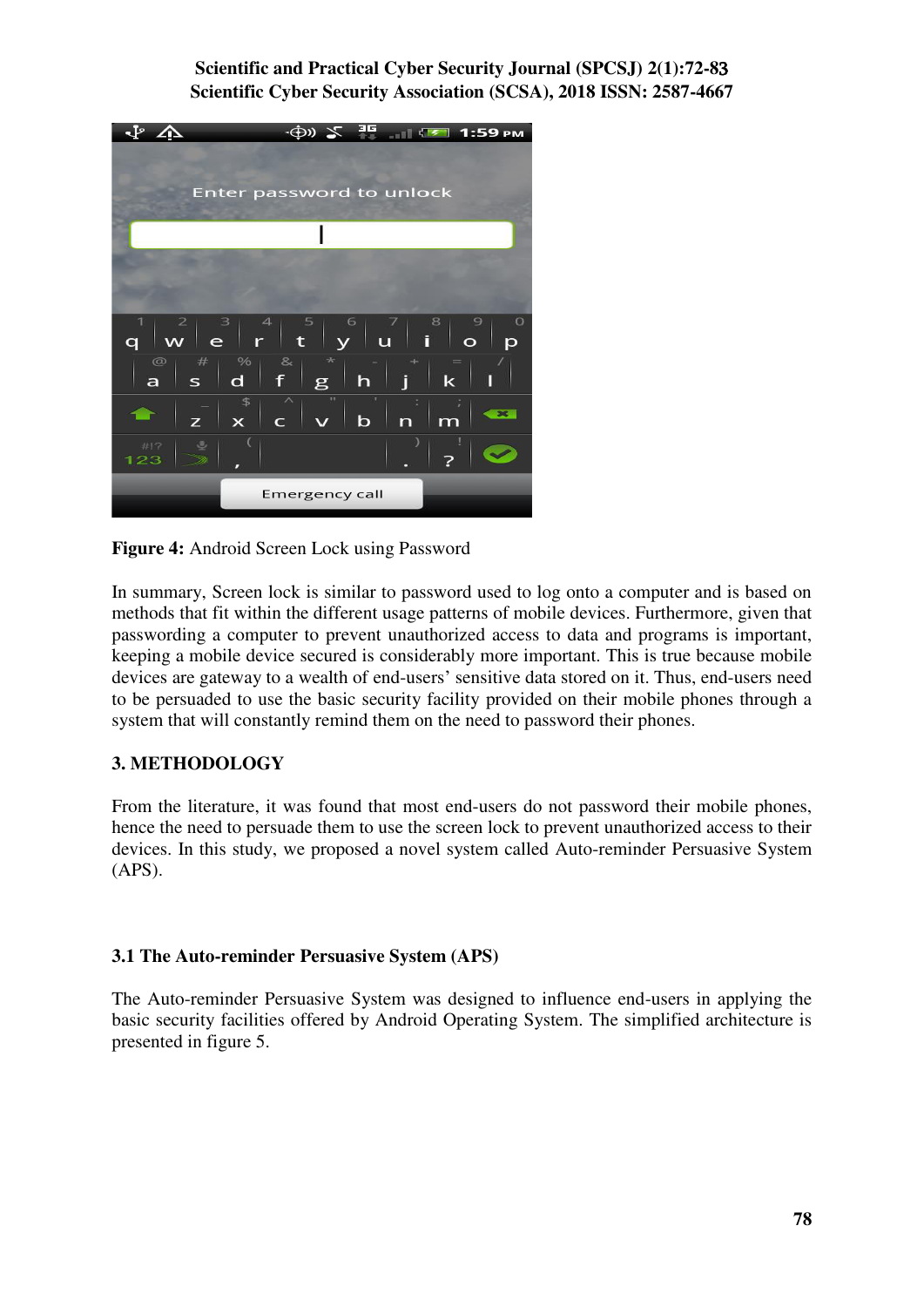

**Figure 5:** Simplified architecture of APS

# **3.1.1 Initialize Device Module**

This Module checks if the device is switched on. If it is switched on, it communicates with the Device Monitor.

## **3.1.2 Device Monitor Module**

On receiving communication from the Initialize Device Module, it checks if the device is passworded. If it is not passworded, it communicates with the Alarm and SMS Generator Module. Otherwise communication with Alarm and SMS Generator Module is terminated and the process is halted.

## **3.1.3 Alarm and SMS Generator Module**

When this Module receives communication from the Device Monitor Module, it converts the following words "It is dangerous not to lock your phone. Lock it now with a password" into speech, which is referred to as sound message. After 10 minutes interval, it generates an SMS message with the following wordings "It is dangerous not to lock your phone. Lock it now with a password" and sends the SMS to the phone. The sound message and the generated SMS message will be alternated after every 10 minutes interval and will automatically stop once the phone is passworded. The sound message and SMS message are used to alert the end-user that his phone is not passworded, thereby persuading him to password it.

# **3.2 Algorithm of APS**

```
1. Initialize the Device (D) 
2. Let R denote the situation that D is passworded 
3. onDeviceReady and R=False, then Goto 4 else 5 
4. V every 10 mins, alternate between 4a and 4b
     a. GET monitorPassword
```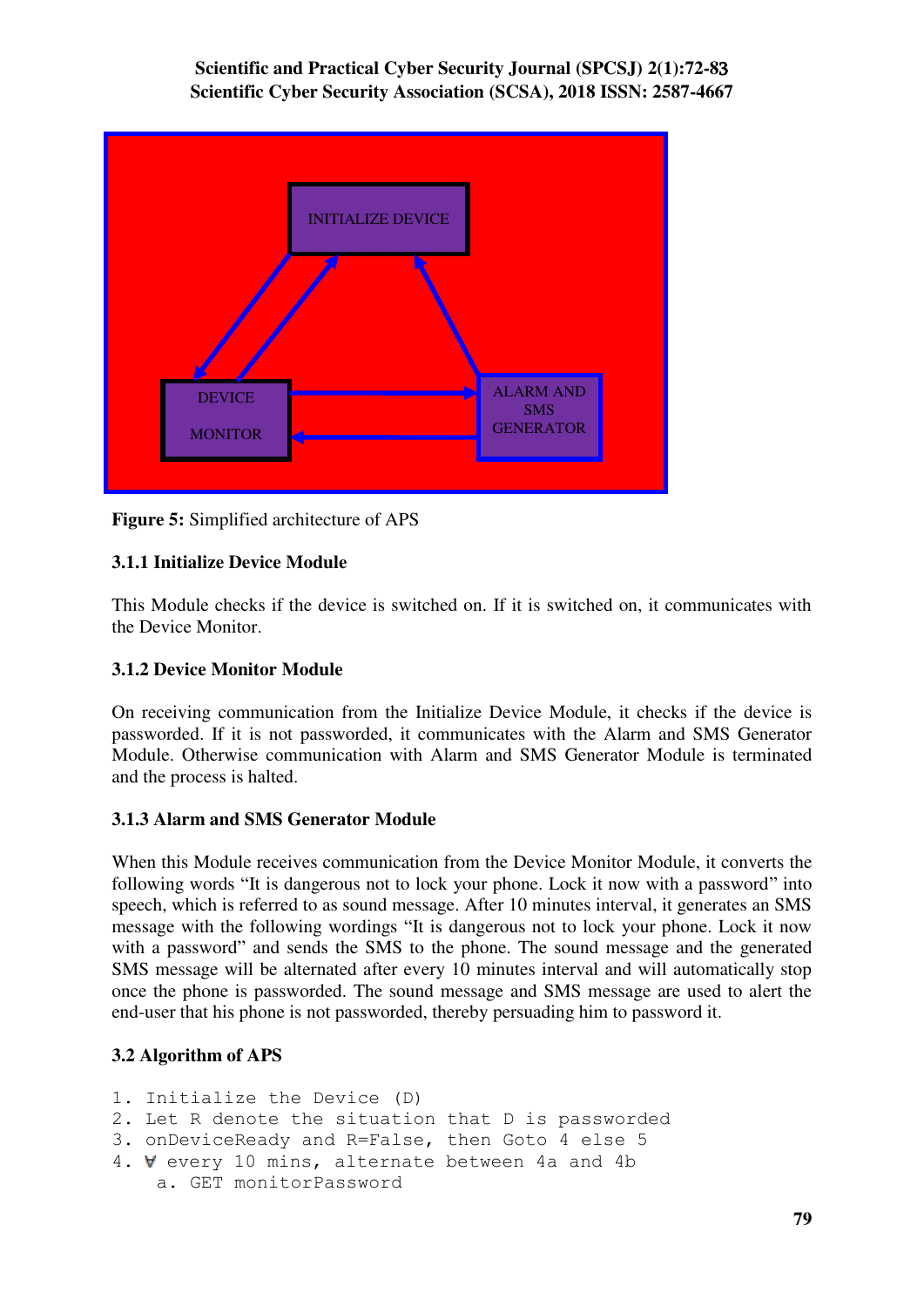```
 IF(monitorPassword=True) then 
              deactivate app 
              ELSE 
              keep app running 
              soundAlarm "It is dangerous not to lock your 
phone. 
                           Lock it now with a password"
        ENDIF 
    b. GET monitorPassword 
       IF(monitorPassword=True) then 
             deactivate app 
             ELSE 
             keep app running 
             popupSMS "It is dangerous not to lock your phone. 
                        Lock it now with a password"
        ENDIF 
     GOTO 3 
5. STOP
```
# **4. IMPLEMENTATION AND EVALUATION**

### **4.1 Implementation**

The Auto-reminder Persuasive System was implemented on Android Software Development Kit (SDK) with Android Development Tools (SDK) and JAVA.

### **4.2 Evaluation**

The evaluation of the system was carried out using a purposive selection of One Thousand participants drawn from the second year students of the Federal College of Education, Abeokuta, Nigeria. The One Thousand participants were randomly divided into two equal groups of Five Hundred each. These groups were labeled A and B representing experimental and control groups respectively. The participants were then asked to write their names and group label on their phones for ease of identification. They were informed that a social media software called Telegram will be installed on their phones in which the lead researcher will pass lecture notes and exercises on CSC215 to them, in addition to the formal teaching. They were asked to come back to the laboratory after two hours to collect their phones. In addition to installing Telegram for all the participants, all the members of group A have their mobile phones installed with APS, while the APS was not installed for members of group B. At the end of the three months of the pilot test, the mobile phones of members of the two groups were collected and attempts were made to use the phones. The results of the pilot test are presented in tables 1, 2 and 3.

### **4.3 Results and Discussion**

### **4.3.1 Demographic Analysis of the Participants**

The result from the demographic analysis of the 1000 participants is presented in table 1.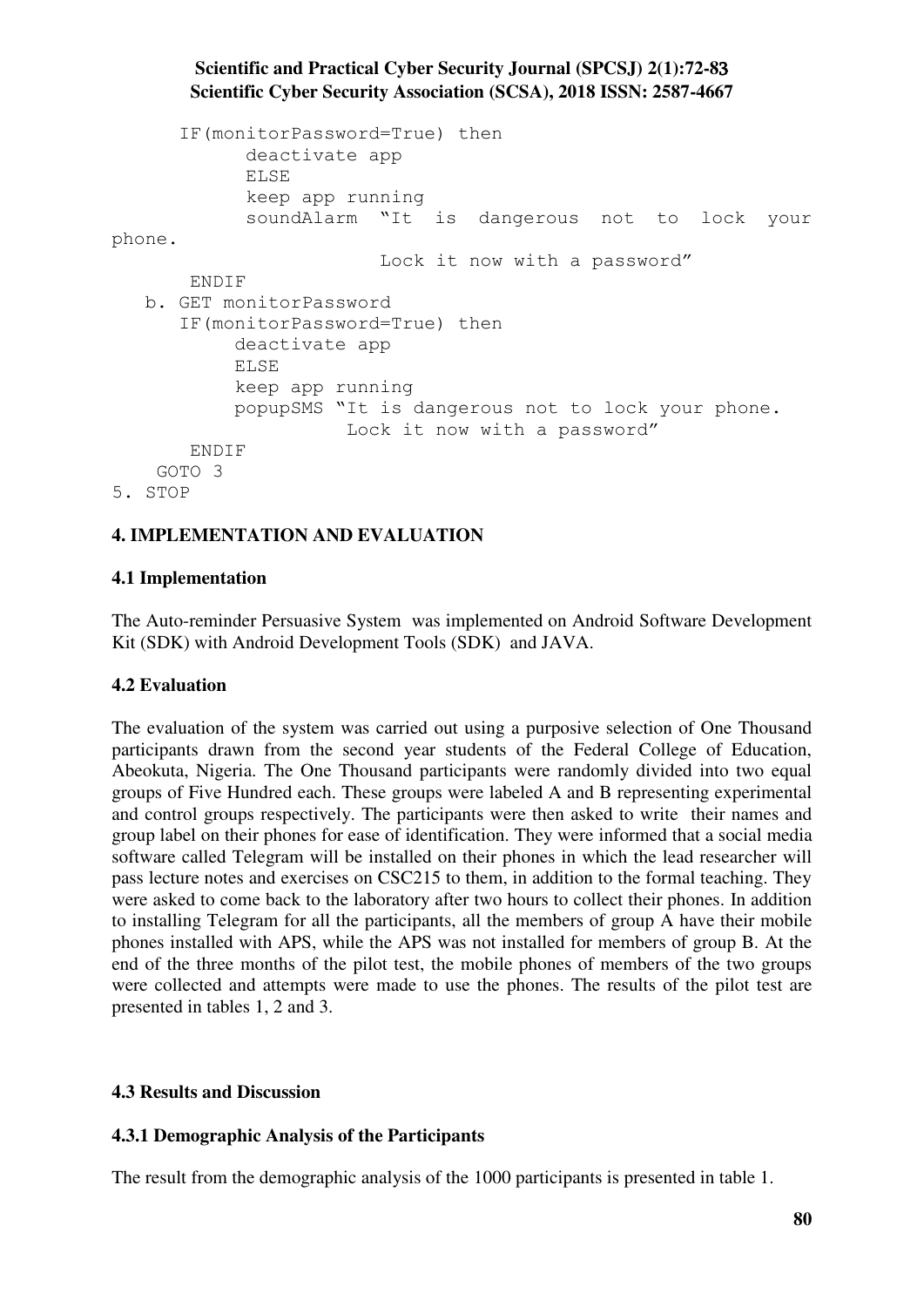| <b>Sex</b> | <b>Number of Participants</b> | <b>Percentage</b> |
|------------|-------------------------------|-------------------|
| Male       | 540                           | 54.00%            |
| Female     | 460                           | 46.00%            |
| Total      | 1000                          | 100.00%           |

**Table 1:** Demographic Analysis of the Participants

Table 1 showed that out of the 1000 participants, 54.00% are males, while 46.00% are females.

#### **4.3.2 Analysis of Use of Screen Lock Options by Group A**

The analysis of the use of Screen Lock Options after the three months of the pilot test is presented in table 2. It should be noted that all members of this group have their mobile phones installed with APS.

| $\Omega$ <sub>n</sub> $\Omega$ <sub>na</sub>                      | Number of Doutioinants | $\mathbf{D}_{\alpha}$ |
|-------------------------------------------------------------------|------------------------|-----------------------|
| <b>Table 2:</b> Analysis of use of Screen Lock Options by group A |                        |                       |

| <b>Options</b> | <b>Number of Participants</b> | Percentage |
|----------------|-------------------------------|------------|
| None           | 8                             | 1.60%      |
| Slide          |                               | $0.00\%$   |
| Voice Lock     |                               | $0.00\%$   |
| Pattern        |                               | $0.00\%$   |
| PIN            | 12                            | 2.40%      |
| Password       | 480                           | 96.00%     |
| Total          | 500                           | 100.00%    |

After the application of Auto-reminder Persuasive System, the trend of not passwording the mobile phones was reversed downwardly as shown in table 2. From table 2, a high result of 96.00% of the end-users used password to lock their mobile phones, while 2.40% made use of the PIN option to lock their mobile phones. This brings the aggregate of the end-users who passworded their phones against unauthorized access to 98.40%. However, 1.60% still left their phones unlocked. The result showed that if APS is installed in the end-users' mobile phones, it will definitely yield positive result in persuading them to password their phones.

### **4.3.3 Analysis of use of Screen Lock Options by Group B**

The analysis of the use of Screen Lock Options after the three months of the pilot test is presented in table 3. It should be noted that APS was not installed on the mobile phones of the members of this group.

| <b>Options</b> | <b>Number of Participants</b> | Percentage |
|----------------|-------------------------------|------------|
| None           | 300                           | $60.00\%$  |
| Slide          | 80                            | 16.00%     |

**Table 3:** Analysis of use of Screen Lock Options by Group B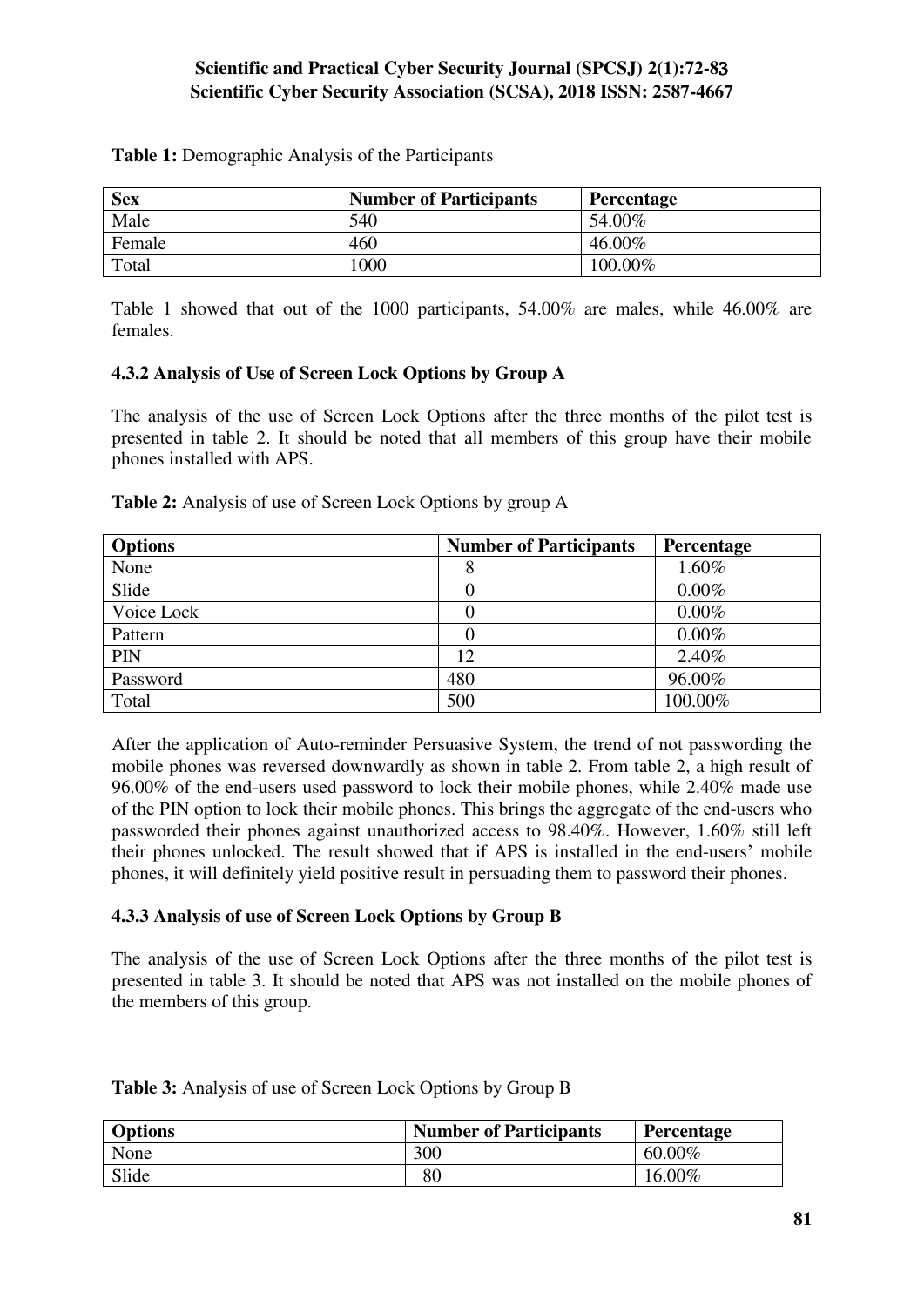| Voice Lock |     | $0.00\%$ |
|------------|-----|----------|
| Pattern    | 40  | $8.00\%$ |
| PIN        | 45  | $9.00\%$ |
| Password   | 35  | $7.00\%$ |
| Total      | 500 | 100.00%  |

Table 3 showed the various Screen Lock Options that end-users used to lock up their phones. It is highly disturbing and worrisome to find out from table 3 that 60.00% of the participants do not lock their mobile phones at all, while 16.00% make use of Slide option. The slide option is not a protection against unauthorized access, hence the aggregate of end-users that do not password their phones were 76.00%, despite the confirmation from them that they use the phones for email, social media and banking transactions among others. This finding validated the results of [9], [14], [10] and [23] who reported that among their participants, 80%, 55%, 67% and 83% respectively do not password their mobile phones. On the other hand, 24.00% of the members of this group passworded their mobile phones.

Drawing inference from tables 2 and 3, it showed that with APS installed on their mobile phones 98.40% of the participants passworded their mobile phones as against 24.00% that passworded their mobile phones when APS was not installed.

## **5. RECOMMENDATION AND CONCLUSION**

## **5. 1 Recommendation**

In view of the huge success of the Auto-reminder Persuasive System in persuading end-users to make use of the security features found on their mobile phones as evidenced from the result in table 2, the paper recommends that mobile phone operating system developers should as a matter of neccessity incorporate APS in their design.

## **5.2 Conclusion**

The result from the pilot test showed that with Auto-reminder Persuasive System, 98.40% passworded their mobile phones against unauthorized access in the event of loss or theft. On the contrary, 24.00% passworded their mobile phones against unauthorized access when APS was not applied. The result from this study showed that APS is a highly promising method of persuading end-users' to lock their mobile devices against unauthorized access..

## **REFERENCES**

- 1. Halmiton, A (2007) Banking Goes Mobile. From wwww.time.com/time/business/… Date visited 07/03/2015
- 2. Tiwari, R., Buse, S and Herstatt, C (2007) Mobile Services in Banking Sector: The Role of Innovative Business Solutions in Generating Competitive Advantage. *In International Research Conference on Quality, Innovation and Knowledge Management*, New Delni, pp. 1-17
- 3. Sabzevar, A. P and Sousa, J. P (2008) Inproving the Security of Mobile-Phone Access to Remote Personal Computers. *In International Conference on Software and Data Technologies*, pp. 96-103